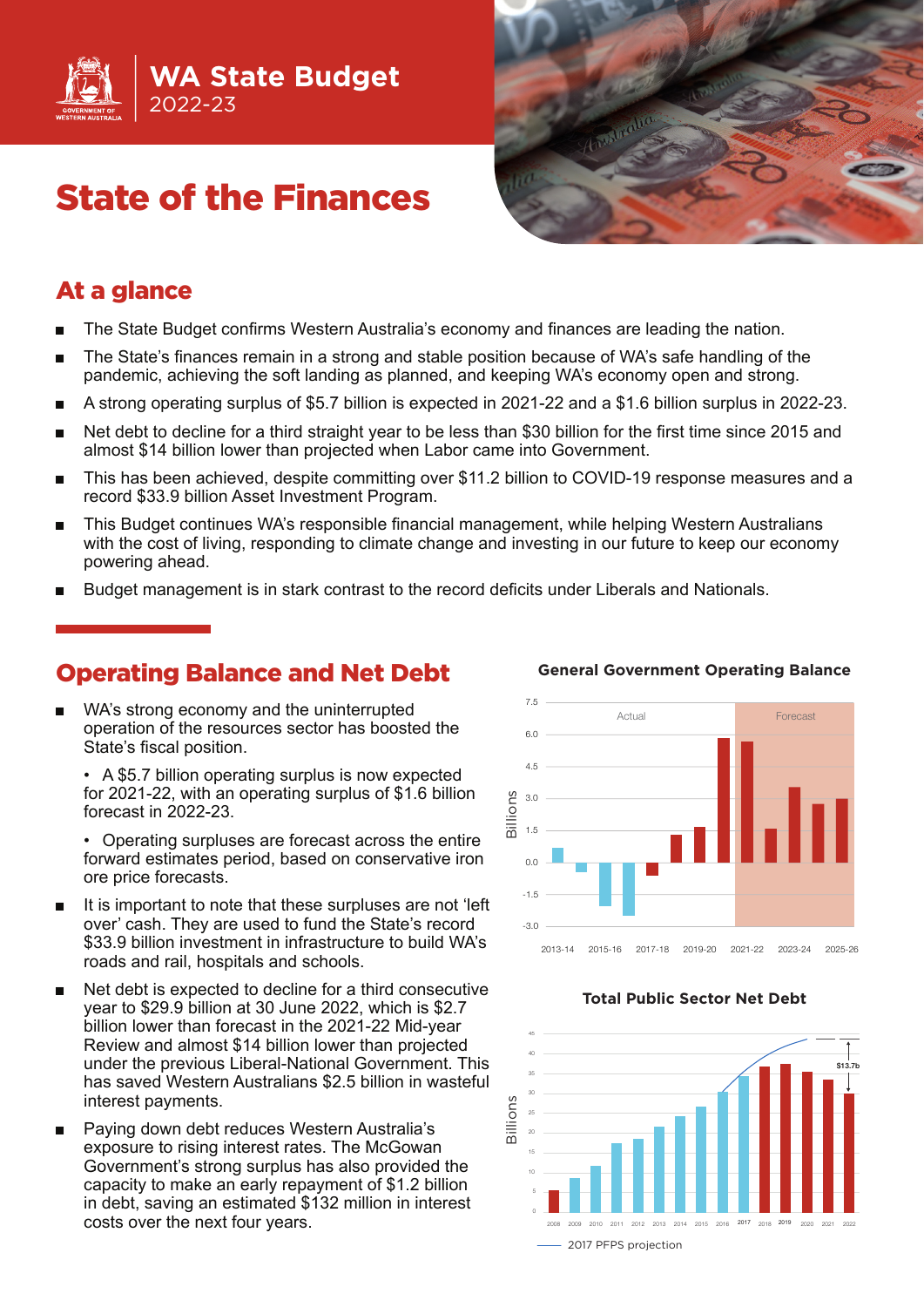- Net debt as a share of Gross State Product is forecast to remain low, peaking at just 9.9% in 2024-25 before declining from 2025-26.
- Western Australia now has a stable net debt to revenue ratio of around 50% across the forward estimates period. This compares with NSW and Victoria reaching projected ratios of 123.7% and 200.5% respectively, due to the impact of large operating deficits. The Commonwealth's general government net debt to revenue ratio is projected to increase from 75.7% prior to the pandemic to 132% by 2025-26.









### Key Budget Initiatives

- The 2022-23 Budget uses the State's strong fiscal capacity to provide:
	- cost of living support for households with a \$400 electricity credit for every WA household;
	- a record \$2.5 billion investment in the State's health and mental health systems, including a \$252 million package of measures to ease pressure on hospital emergency departments;
	- an additional \$1.6 billion to respond to COVID-19 (taking the State's total investment to more than \$11.2 billion), including equipping our frontline services, supporting businesses and households;
	- \$1.3 billion investment to strengthen and diversify the economy and create jobs, including an \$80 million boost to the Investment Attraction Fund, \$70 million to support tourism, a \$50 million boost to the Industrial Land Development Fund, and \$41.2 million to support the recovery of the international education sector;
	- a further \$652 million for climate action and environment initiatives, including an extra \$500m for the Climate Action Fund (taking the total to \$1.25 billion) and \$59.3 million to accelerate the take-up of electric vehicles;
	- a further \$450 million to support safe and thriving communities, including additional investments in child protection, prevention of family violence, support for people with disabilities and helping our youth thrive;
	- a \$400 million boost to the Digital Capability Fund to ensure key agency service delivery keeps pace with public expectations and to enhance cyber security; and
	- \$350 million for a new Remote Communities Fund to provide for the regularisation and upgrade of water and electricity services and new and refurbished housing in remote Aboriginal communities.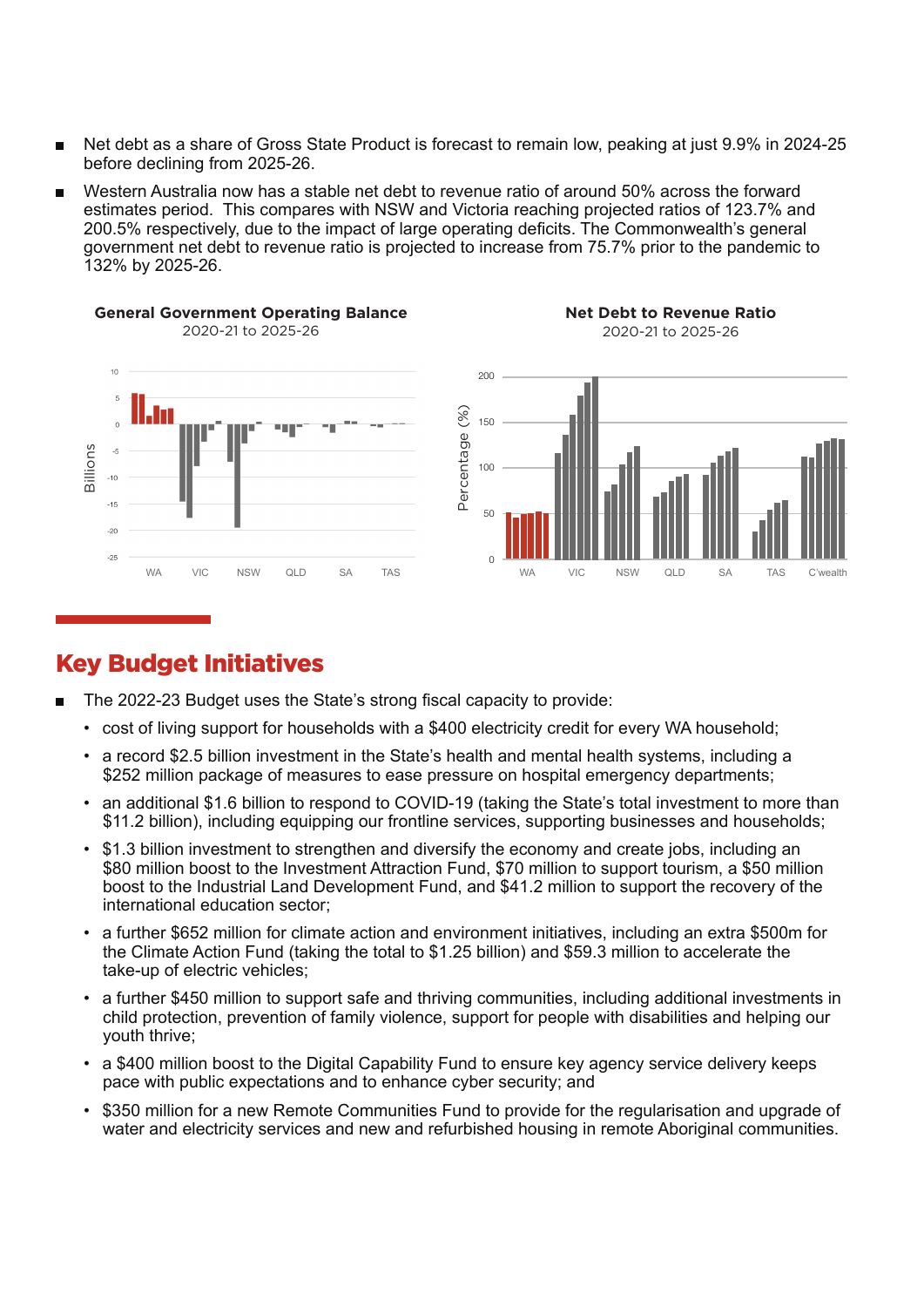- The 2022-23 Budget also delivers record infrastructure investment of \$33.9 billion over the next four years, including investments in roads, rail and other transport projects, hospitals and schools, ports (including a substantial \$350 million expansion of Geraldton Port), and community based infrastructure. This includes a record \$12 billion investment in regional projects.
- More details on these initiatives and other features of the Budget are available in the 2022- 23 Budget Paper No. 3: Economic and Fiscal Outlook available at ourstatebudget.wa.gov.au.

# Where the money comes from and where it goes

### Revenue

- General government revenue is estimated to total \$38.4 billion in 2022-23.
- A stronger economy has translated through to higher revenue collections including increased taxation revenue from the strong labour and housing markets and higher royalties due to elevated commodity prices and the uninterrupted operation of the resources sector throughout the pandemic.
- Revenue is expected to contract by 8.3% in 2022-23, which largely reflects the conservative iron ore prices forecasts in the Budget, which is necessary given this highly volatile revenue source.

#### Expenses

Expenses are forecast to total \$36.8 billion in 2022-23, with health and mental health, education and training, and community safety accounting for 61% of general government expenses.

#### **2022-23 Asset Investment Program**



#### **2022-23 Revenue**

General Government Sector



**Education** \$5,893m (16%) **Electricity and Water Subsidies** \$1,324m (4%) **Training and TAFEs** \$896m (2%) **Total** \$36,836m

> **Health and Mental Health** \$11,495m (31%)